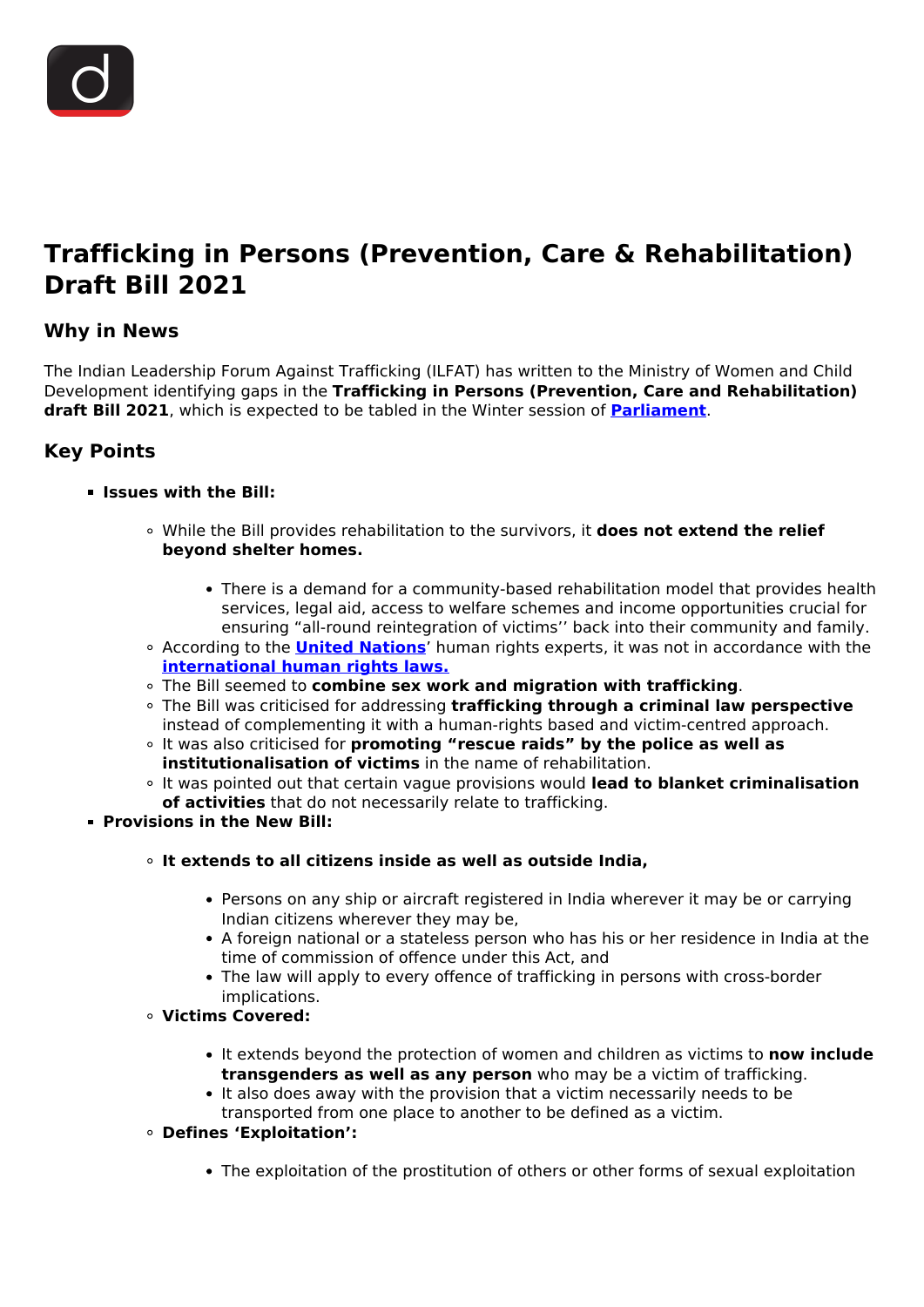including pornography, any act of physical exploitation, forced labour or services, slavery or practices similar to slavery, servitude or forced removal of organs, illegal clinical drug trials or illegal bio-medical research.

## **Government Officers as Offenders:**

- Offenders will also include defence personnel and government servants, doctors and paramedical staff or anyone in a position of authority.
- **Penalty:**
	- A minimum of seven years which can go up to an imprisonment of 10 years and a fine of Rs 5 lakh in most cases of child trafficking.
	- In case of the trafficking of more than one child, the penalty is now life imprisonment.
- **Similarity to Money laundering Act:**
	- Property bought via such income as well as used for trafficking can now be forfeited with provisions set in place, similar to that of the **[money laundering Act.](/daily-updates/daily-news-analysis/fugitive-economic-offenders-2#:~:text=Money%20laundering%20is%20concealing%20or,drug%20trafficking%2C%20robbery%20or%20extortion.)**
- **Investigation Agency:**
	- The **[National Investigation Agency \(NIA\)](/important-institutions/drishti-specials-important-institutions-national-institutions/national-investigation-agency)** shall act as the national investigating and coordinating agency responsible for prevention and combating of trafficking in persons.
- **National Anti-Human Trafficking Committee:**
	- Once the law is enacted, the Centre will notify and establish a National Anti-Human Trafficking Committee, for ensuring overall effective implementation of the provisions of this law.
	- This committee will have representation from various ministries with the home secretary as the chairperson and secretary of the women and child development ministry as co-chair.
	- State and district level anti-human trafficking committees will also be constituted.
- **Significance:**
	- The transgender community, and any other person, has been included which will **automatically bring under its scope activity such as organ harvesting.**
	- Also, **cases such as forced labour**, in which people lured with jobs end up in other countries where their passports and documentation is taken away and they are made to work, will also be covered by this new law.

#### **Human Trafficking Situation in India**

- **Data Analysis:**
	- According to the **[National Crime Records Bureau \(NCRB\)](/daily-updates/daily-news-analysis/crime-in-india-2019-report-ncrb)** data, a total of 6,616 human trafficking cases were registered in the country in 2019, as compared to 5,788 cases in 2018 and 5,900 cases in 2017.
	- Children make up almost **a third of all human trafficking victims worldwide**, with the situation being more disturbing in India for children.
		- According to the NCRB 2018 data, 51% of all trafficking victims were children, of which more than 80% were girls.
		- The recently orphaned children in India, due to the **[Covid-19 pandemic](/loksabha-rajyasabha-discussions/the-big-picture-india-s-covid-pandemic-management)**, also run the increased risk of trafficking in the garb of adoption, employment or livelihood and shelter.
- **Legislations in India that Prohibits Human Trafficking:**
	- **[Article 23 \(1\)](/daily-updates/daily-news-editorials/analysing-the-new-anti-trafficking-bill)** in the constitution of India prohibits trafficking in human beings and forced labour.
	- The Immoral Traffic (Prevention) Act, 1956 (ITPA) penalizes trafficking for commercial